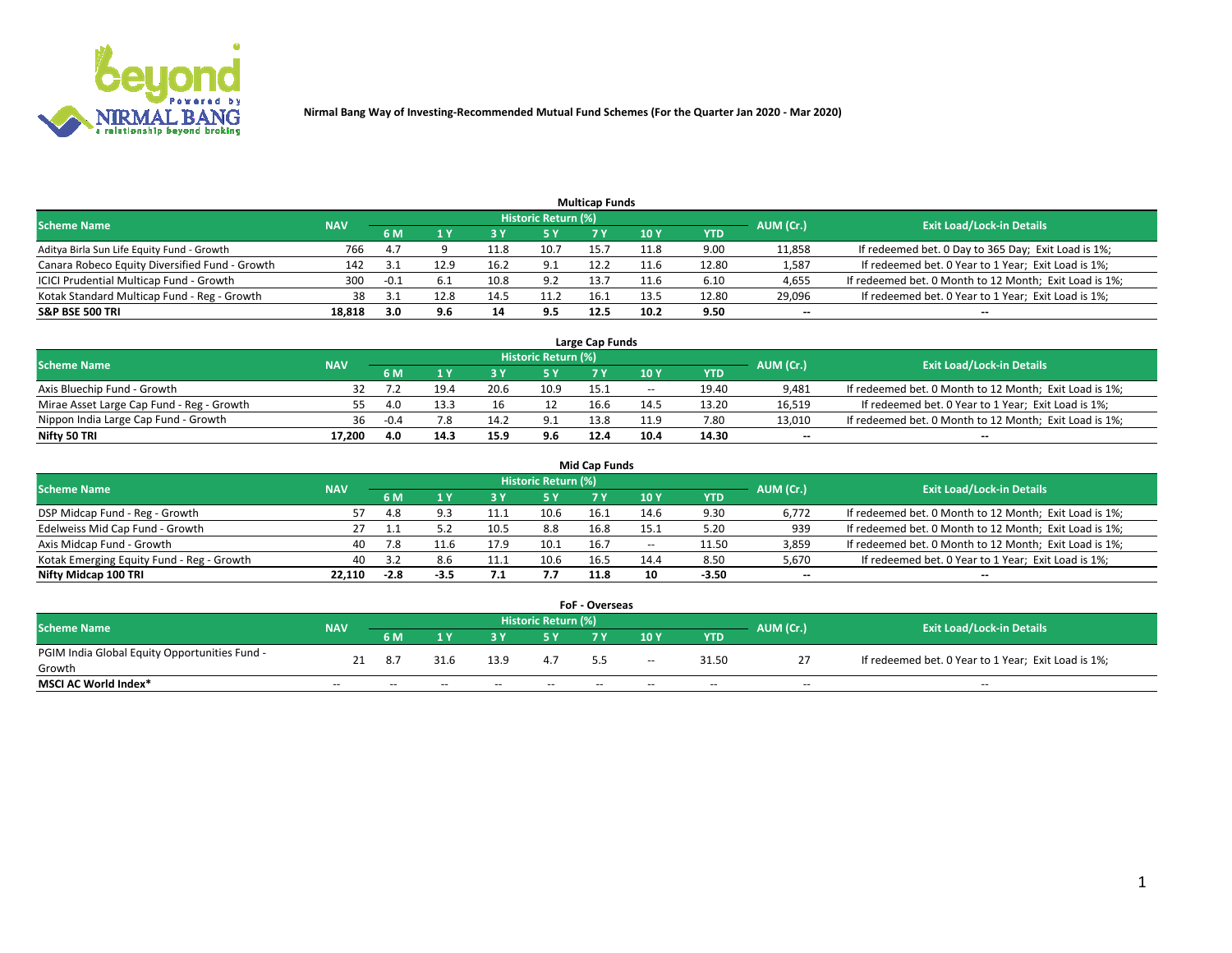

| Large & Midcap                                   |            |     |     |      |                     |      |      |       |           |                                                     |  |  |  |  |
|--------------------------------------------------|------------|-----|-----|------|---------------------|------|------|-------|-----------|-----------------------------------------------------|--|--|--|--|
| <b>Scheme Name</b>                               | <b>NAV</b> |     |     |      | Historic Return (%) |      |      |       | AUM (Cr.) | <b>Exit Load/Lock-in Details</b>                    |  |  |  |  |
|                                                  |            | 6 M |     |      | 5 Y                 |      | 10Y  | YTD   |           |                                                     |  |  |  |  |
| Canara Robeco Emerging Equities - Growth         | 97         |     |     | 14.6 |                     | 19.7 |      | 9.00  | 5,258     | If redeemed bet. 0 Year to 1 Year; Exit Load is 1%; |  |  |  |  |
| Invesco India Growth Opportunities Fund - Growth |            |     |     | 15.  | 10.8                |      | 12.5 | 11.10 | 2,108     | If redeemed bet. 0 Year to 1 Year; Exit Load is 1%; |  |  |  |  |
| Principal Emerging Bluechip Fund - Growth        | 108        | ર વ |     |      | 11.1                |      | 14.5 | 7.10  | 2,120     | If redeemed bet. 0 Year to 1 Year; Exit Load is 1%; |  |  |  |  |
| NIFTY Large Midcap 250 TRI                       | 7.438      |     | 6.3 | 13.3 | 10.1                | 13.7 | 11.2 | 6.30  | $\sim$    | $-$                                                 |  |  |  |  |

| <b>Focused Funds</b>             |            |            |      |    |                     |      |       |       |           |                                                        |  |  |  |
|----------------------------------|------------|------------|------|----|---------------------|------|-------|-------|-----------|--------------------------------------------------------|--|--|--|
| <b>Scheme Name</b>               | <b>NAV</b> |            |      |    | Historic Return (%) |      |       |       |           | <b>Exit Load/Lock-in Details</b>                       |  |  |  |
|                                  |            | 6 M        |      |    |                     |      | 10 Y  | YTD   | AUM (Cr.) |                                                        |  |  |  |
| Axis Focused 25 Fund - Growth    |            |            | 15.4 | 10 |                     | 15.2 | $- -$ | 15.40 | 8.891     | If redeemed bet. 0 Month to 12 Month; Exit Load is 1%; |  |  |  |
| SBI Focused Equity Fund - Growth |            |            | 16.3 |    |                     | 14.1 | 16.8  | 16.30 | 6.526     | If redeemed bet. 0 Year to 1 Year; Exit Load is 1%;    |  |  |  |
| <b>S&amp;P BSE 500 TRI</b>       | 18.818     | <b>3 U</b> | 9.6  | 14 | 9.5                 | 12.5 | 10.2  | 9.50  | $\sim$    | $- -$                                                  |  |  |  |

| <b>Small Cap Funds</b>                         |            |        |        |                     |           |                          |                 |            |                          |                                                     |  |  |  |  |
|------------------------------------------------|------------|--------|--------|---------------------|-----------|--------------------------|-----------------|------------|--------------------------|-----------------------------------------------------|--|--|--|--|
| <b>Scheme Name</b>                             | <b>NAV</b> |        |        | Historic Return (%) |           |                          |                 |            |                          | <b>Exit Load/Lock-in Details</b>                    |  |  |  |  |
|                                                |            | 6 M    |        |                     | <b>5Y</b> | <b>7 Y</b>               | 10 <sub>Y</sub> | <b>YTD</b> | AUM (Cr.)                |                                                     |  |  |  |  |
| Franklin India Smaller Companies Fund - Growth | 50         | -ხ.5   |        | 3.9                 | 6.5       | 16.5                     | 14.6            | $-5.30$    | 6,953                    | If redeemed bet. 0 Year to 1 Year; Exit Load is 1%; |  |  |  |  |
| HDFC Small Cap Fund - Growth                   | 38         | $-9.9$ | $-9.8$ |                     | 8.6       | 13.6                     | 11.3            | $-9.80$    | 9,034                    | If redeemed bet. 0 Year to 1 Year; Exit Load is 1%; |  |  |  |  |
| L&T Emerging Businesses Fund - Reg - Growth    | 23         | $-4.4$ | -8.4   | 9.6                 | 10.6      | $\overline{\phantom{a}}$ | $- -$           | $-8.40$    | 6,006                    | If redeemed bet. 0 Year to 1 Year; Exit Load is 1%; |  |  |  |  |
| SBI Small Cap Fund - Growth                    | 54         | 3.9    | 6.1    | 15.1                | 13.7      | 22.9                     | 17.6            | 6.10       | 3,035                    | If redeemed bet. 0 Year to 1 Year; Exit Load is 1%; |  |  |  |  |
| Nifty Smallcap 100 TRI                         | 7.118      | -6.3   | $-9.2$ |                     | 3.2       | 7.8                      | 6.5             | $-9.10$    | $\overline{\phantom{a}}$ | $\overline{\phantom{a}}$                            |  |  |  |  |

## **ELSS Schemes (Tax Saving u/s 80-C)**

| <b>Scheme Name</b>                           | <b>NAV</b> |     |      | <b>Historic Return (%)</b> |           |      |      |       | AUM (Cr.) | <b>Exit Load/Lock-in Details</b> |
|----------------------------------------------|------------|-----|------|----------------------------|-----------|------|------|-------|-----------|----------------------------------|
|                                              |            | 6 M | 1 Y  | 3 Y                        | <b>5Y</b> | 7 Y  | 10Y  | YTD   |           |                                  |
| Aditya Birla Sun Life Tax Relief 96 - Growth | 32         | 4.2 | 4.7  | 12.7                       | 10.3      | 15.4 |      | 4.70  | 9,998     | Nil                              |
| Axis Long Term Equity Fund - Growth          | 50         |     | 15.6 | 17.7                       | 11.7      | 18.8 | 17.4 | 15.60 | 21,160    | Nil                              |
| Canara Robeco Equity Tax Saver Fund - Growth | 69         | 1.9 | 11.6 | 14.8                       | 8.9       | 12.8 | 12.2 | 11.50 | 988       | Nil                              |
| Invesco India Tax Plan - Growth              | 54         | 4.0 | 10   | 13.8                       | 10.2      | 15.5 | 13.6 | 9.90  | 977       | Nil                              |
| Mirae Asset Tax Saver Fund - Reg - Growth    | 19         |     | 14.5 | 18.3                       | $- -$     | --   | --   | 14.50 | 2,877     | Nil                              |
| S&P BSE 200 TRI                              | 6.114      |     | 11.1 | 14.7                       | 9.8       | 12.7 | 10.5 | 11.00 | $\sim$    | $- -$                            |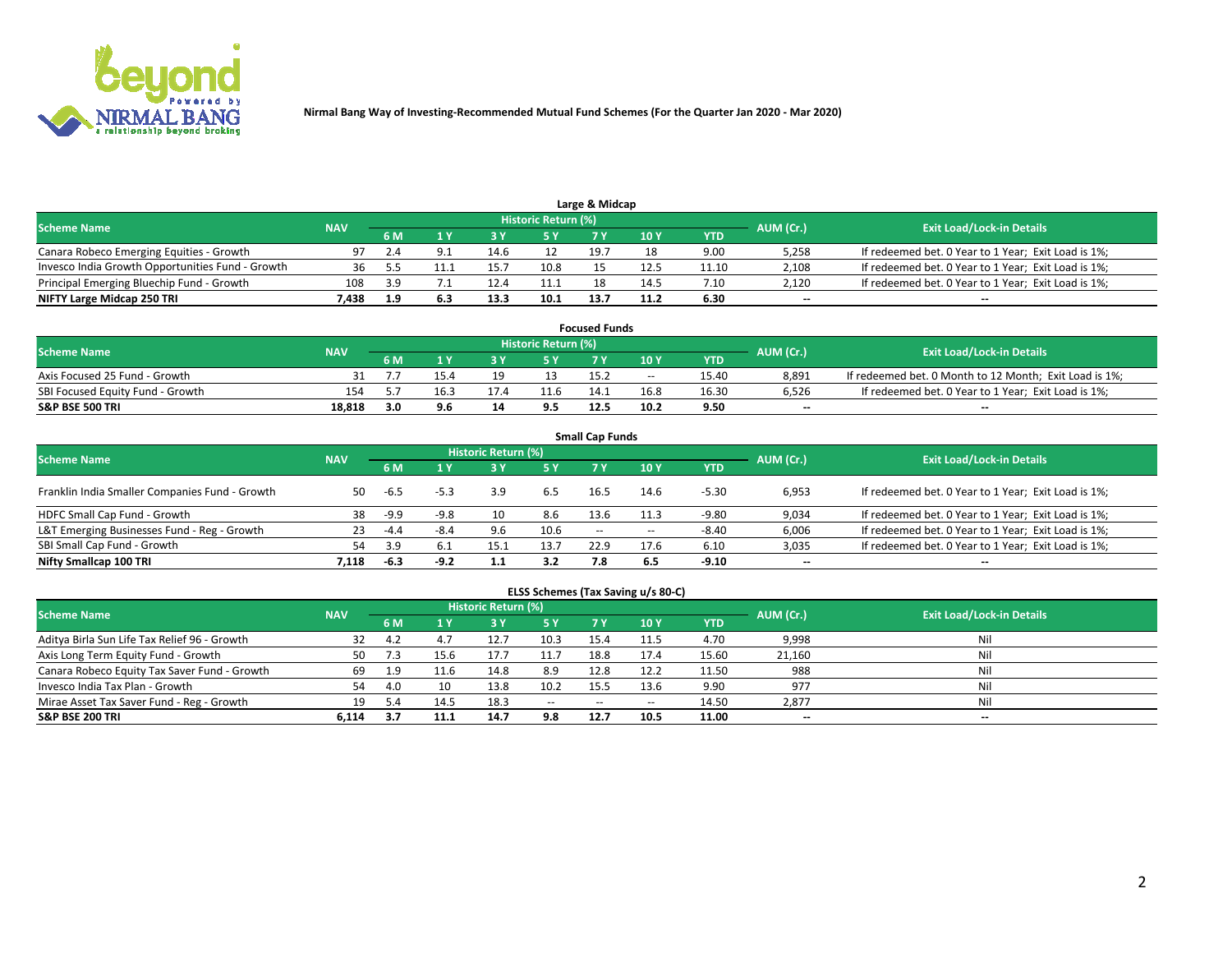

| <b>Contra/Value Fund</b><br>Historic Return (%) |            |     |      |      |      |      |      |       |           |                                                     |  |  |  |
|-------------------------------------------------|------------|-----|------|------|------|------|------|-------|-----------|-----------------------------------------------------|--|--|--|
| <b>Scheme Name</b>                              | <b>NAV</b> | 6 M |      |      | 5 Y  | 7 Y  | 10Y  | YTD   | AUM (Cr.) | <b>Exit Load/Lock-in Details</b>                    |  |  |  |
| Kotak India EQ Contra Fund - Reg - Growth       |            |     | 10.5 | 15.3 | 9.8  | 13.2 | 10.8 | 10.50 | 883       | If redeemed bet. 0 Year to 1 Year; Exit Load is 1%; |  |  |  |
| Invesco India Contra Fund - Growth              | 49         | 1.8 |      | 14.4 | 10.8 |      | 12.7 | 6.30  | 4,558     | If redeemed bet. 0 Year to 1 Year; Exit Load is 1%; |  |  |  |
| UTI Value Opportunities Fund - Growth           | 65         | 4.9 | 10.7 | .    | 6.2  | 10.5 | 10.4 | 10.70 | 4,542     | If redeemed bet. 0 Year to 1 Year; Exit Load is 1%; |  |  |  |
| Nippon India Value Fund - Growth                | 76         | 0.3 |      |      | 8.3  | 12.1 | 10.5 | 6.10  | 3,129     | If redeemed bet. 0 Year to 1 Year; Exit Load is 1%; |  |  |  |
| <b>S&amp;P BSE 500 TRI</b>                      | 18,818     | 3.0 | 9.6  | 14   | 9.5  | 12.5 | 10.2 | 9.50  | $\sim$    | $- -$                                               |  |  |  |

|                                                                           |            |        |      |                     |           | Sector/Thematic |                          |            |                          |                                                        |
|---------------------------------------------------------------------------|------------|--------|------|---------------------|-----------|-----------------|--------------------------|------------|--------------------------|--------------------------------------------------------|
| <b>Scheme Name</b>                                                        | <b>NAV</b> |        |      | Historic Return (%) |           |                 |                          |            | AUM (Cr.)                | <b>Exit Load/Lock-in Details</b>                       |
|                                                                           |            | 6 M    | 1 Y  | 73 Y                | <b>5Y</b> | 7 Y             | 10Y                      | <b>YTD</b> |                          |                                                        |
| Canara Robeco Consumer Trends Fund - Reg -<br>Growth                      | 43         | 8.0    | 13.7 | 17.8                | 11.7      | 14.8            | 14.9                     | 13.70      | 371                      | If redeemed bet. 0 Year to 1 Year; Exit Load is 1%;    |
| Mirae Asset Great Consumer Fund - Growth                                  | 37         | 8.0    | 9.2  | 18.9                | 12.3      | 15.8            | $\overline{\phantom{a}}$ | 9.20       | 952                      | If redeemed bet. 0 Year to 1 Year; Exit Load is 1%;    |
| ICICI Prudential Technology Fund - Growth                                 | 58         | $-0.2$ | 3.1  | 13.7                | 8.1       | 17.1            | 15.3                     | 3.10       | 412                      | If redeemed bet. 0 Day to 15 Day; Exit Load is 1%;     |
| Nippon India Pharma Fund - Growth                                         | 152        | 6.6    | 1.9  | 4.3                 | 4.1       | 11.9            | 13.2                     | 1.90       | 2,434                    | If redeemed bet. 0 Year to 1 Year; Exit Load is 1%;    |
| BNP Paribas India Consumption Fund - Reg - Growth                         | 13         | 10.1   | 18.7 | $\sim$              | $- -$     | $- -$           | $- -$                    | 18.70      | 453                      | If redeemed bet. 0 Month to 12 Month; Exit Load is 1%; |
| ICICI Prudential Banking and Financial Services Fund -<br>Retail - Growth | 70         | 1.7    | 15.2 | 18.5                | 13.4      | 17.4            | 17                       | 15.10      | 3,632                    | If redeemed bet. 0 Day to 15 Day; Exit Load is 1%;     |
| <b>S&amp;P BSE 500 TRI</b>                                                | 18.818     | 3.0    | 9.6  | 14                  | 9.5       | 12.5            | 10.2                     | 9.50       | $\overline{\phantom{a}}$ | $- -$                                                  |

|                                                            |            |        |      |                     |               |           | <b>Dynamic Asset Allocation Funds</b> |            |                          |                                                          |
|------------------------------------------------------------|------------|--------|------|---------------------|---------------|-----------|---------------------------------------|------------|--------------------------|----------------------------------------------------------|
| <b>Scheme Name</b>                                         | <b>NAV</b> |        |      | Historic Return (%) |               |           |                                       |            | AUM (Cr.)                | <b>Exit Load/Lock-in Details</b>                         |
|                                                            |            | 6 M    |      | 73 Y                | 5 Y           | <b>7Y</b> | 10Y                                   | <b>YTD</b> |                          |                                                          |
| ICICI Prudential Balanced Advantage Fund - Reg -<br>Growth | 38         | 5.5    | 11.1 | 10.6                | 9.2           | 12.1      | 12.1                                  | 11.10      | 28,383                   | If redeemed bet. 0 Year to 1 Year; Exit Load is 1%;      |
| Invesco India Dynamic Equity Fund - Growth                 | 30         | 2.7    | 9.4  | 10.8                | 8.1           | 12        | 10.2                                  | 9.40       | 912                      | If redeemed bet. 0 Month to 3 Month; Exit Load is 0.25%; |
| Nippon India Balanced Advantage Fund - Growth              | 95         | 2.0    | 8.6  | 10.9                | 8             | 11.3      | 10.5                                  | 8.50       | 2,612                    | If redeemed bet. 0 Month to 12 Month; Exit Load is 1%;   |
| HDFC Balanced Advantage Fund - Growth                      | 202        | $-2.5$ | 6.9  | 12.8                | 8.9           | 11.5      | 10.7                                  | 6.90       | 44,345                   | If redeemed bet. 0 Year to 1 Year; Exit Load is 1%;      |
| SBI Dynamic Asset Allocation Fund - Reg - Growth           | 14         | 3.8    | 6.9  | 10.5                | $\sim$ $\sim$ | $- -$     | --                                    | 6.80       | 676                      | If redeemed bet. 0 Month to 12 Month; Exit Load is 1%;   |
| NIFTY 50 Hybrid Composite Debt 65:35 Index                 | 10,618     | 4.8    | 13.2 | 12.9                | 9.4           | 11.2      | 9.8                                   | 13.30      | $\overline{\phantom{a}}$ | $- -$                                                    |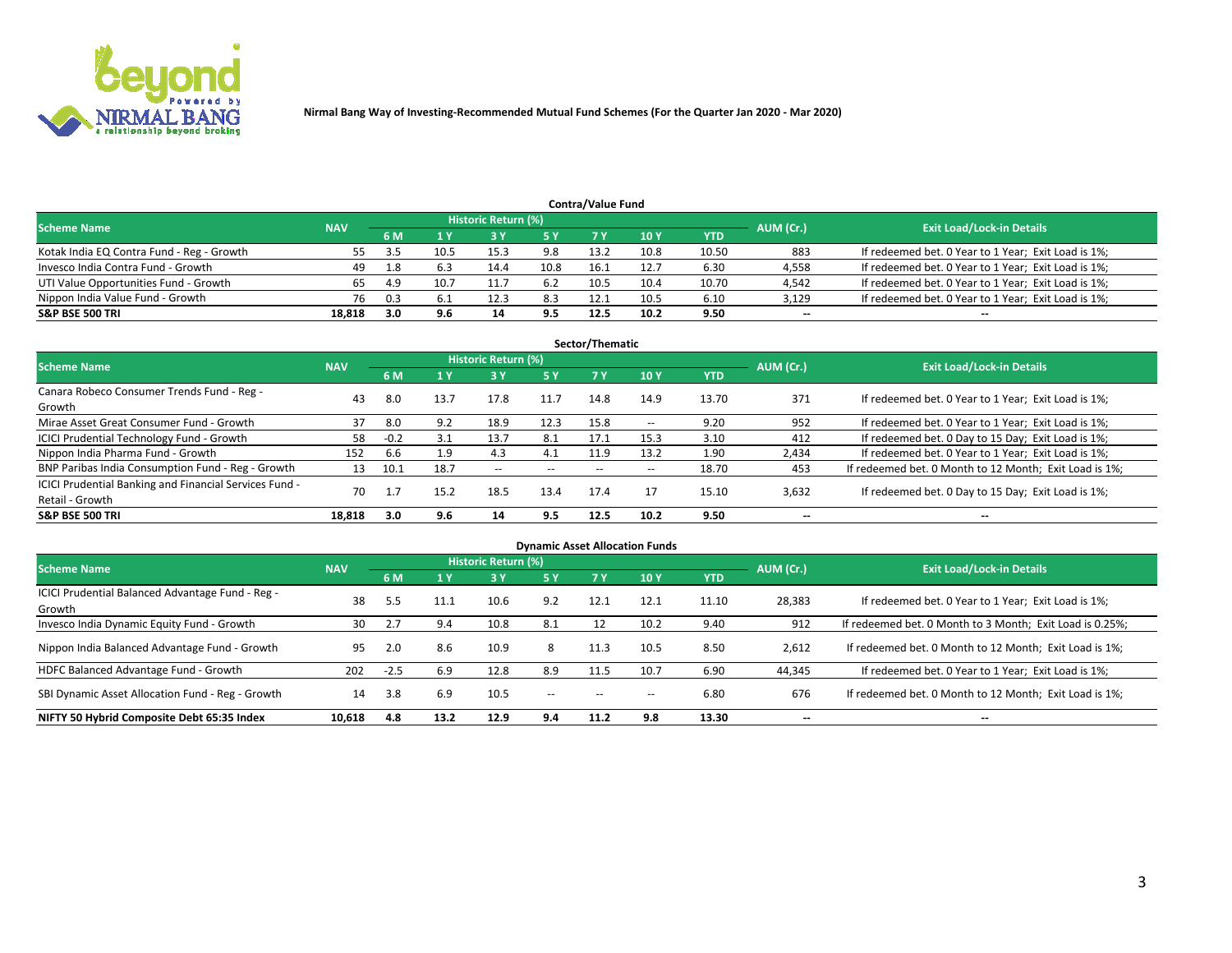

| <b>Hybrid Aggressive</b>                        |            |     |      |                            |        |                          |       |       |                          |                                                        |  |  |  |  |
|-------------------------------------------------|------------|-----|------|----------------------------|--------|--------------------------|-------|-------|--------------------------|--------------------------------------------------------|--|--|--|--|
| <b>Scheme Name</b>                              | <b>NAV</b> |     |      | <b>Historic Return (%)</b> |        |                          |       |       | AUM (Cr.)                | <b>Exit Load/Lock-in Details</b>                       |  |  |  |  |
|                                                 |            | 6 M |      |                            |        |                          | 10Y   | YTD   |                          |                                                        |  |  |  |  |
| ICICI Prudential Equity & Debt Fund - Growth    | 140        |     |      | 10.2                       | 9.3    | 14.1                     | 13.4  | 9.40  | 23,501                   | If redeemed bet. 0 Year to 1 Year; Exit Load is 1%;    |  |  |  |  |
| Mirae Asset Hybrid - Equity Fund - Reg - Growth | 16         | 3.8 | 12.3 | 13.3                       | $\sim$ | $\overline{\phantom{a}}$ | $- -$ | 12.30 | 3,005                    | If redeemed bet. 0 Year to 1 Year; Exit Load is 1%;    |  |  |  |  |
| SBI Equity Hybrid Fund - Growth                 | 146        |     | 13.8 | 13.2                       | 10.2   | 14.6                     | 11.9  | 13.80 | 31,248                   | If redeemed bet. 0 Month to 12 Month; Exit Load is 1%; |  |  |  |  |
| Canara Robeco Equity Hybrid Fund - Growth       | 169        | 3.9 | 12.1 | 12.4                       | 9.5    | 13.1                     | 12.3  | 12.00 | 2,701                    | If redeemed bet. 0 Year to 1 Year; Exit Load is 1%;    |  |  |  |  |
| NIFTY 50 Hybrid Composite Debt 65:35 Index      | 10,618     | 4.8 | 13.2 | 12.9                       | 9.4    | 11.2                     | 9.8   | 13.30 | $\overline{\phantom{a}}$ | $- -$                                                  |  |  |  |  |

|                                            |            |                                  |    |     |      | <b>Arbitrage Fund</b> |      |        |                                                          |
|--------------------------------------------|------------|----------------------------------|----|-----|------|-----------------------|------|--------|----------------------------------------------------------|
| Scheme Name                                | AUM (Cr.)  | <b>Exit Load/Lock-in Details</b> |    |     |      |                       |      |        |                                                          |
|                                            | <b>NAV</b> | 1 M                              | ßΜ | 6 M |      |                       | YTD  |        |                                                          |
| IDFC Arbitrage Fund - Reg - Growth         | 24         |                                  |    |     | 6.2  | 6.2                   | 6.20 | 11,895 | If redeemed bet. 0 Month to 1 Month; Exit Load is 0.25%; |
| Kotak Equity Arbitrage Fund - Reg - Growth | 28         |                                  |    |     | -6.1 |                       | 6.10 | 17,363 | If redeemed bet. 0 Day to 30 Day; Exit Load is 0.25%;    |
| Nippon India Arbitrage Fund - Growth       | 20         | ם כ                              |    |     | 6.2  |                       | 6.20 | 10.224 | If redeemed bet. 0 Month to 1 Month; Exit Load is 0.25%; |

|                                          |            |           |                                  |                          |                          | <b>Equity Saver</b> |               |            |                          |                                                        |
|------------------------------------------|------------|-----------|----------------------------------|--------------------------|--------------------------|---------------------|---------------|------------|--------------------------|--------------------------------------------------------|
| Scheme Name                              | <b>NAV</b> | AUM (Cr.) | <b>Exit Load/Lock-in Details</b> |                          |                          |                     |               |            |                          |                                                        |
|                                          |            | 6 M       |                                  |                          | 5 Y                      |                     | $\sqrt{10}$ Y | <b>YTD</b> |                          |                                                        |
| Axis Equity Saver Fund - Reg - Growth    |            | .3.b      | 8.6                              | $Q \Lambda$              | $\sim$                   | $- -$               | $- -$         | 8.60       | 813                      | If redeemed bet. 0 Month to 12 Month; Exit Load is 1%; |
| Kotak Equity Savings Fund - Reg - Growth |            | 4.0       |                                  | O.,                      | 7.8                      | $\sim$ $\sim$       | $- -$         | 8.00       | 1,869                    | If redeemed bet. 0 Year to 1 Year; Exit Load is 1%;    |
| CRISIL Hybrid 50+50 - Moderate Index*    |            | $- -$     | $-$                              | $\overline{\phantom{a}}$ | $\overline{\phantom{a}}$ | $\sim$              | --            | $\sim$     | $\overline{\phantom{a}}$ | $- -$                                                  |

| <b>Liquid Funds</b>              |            |      |     |                            |     |                          |            |                 |           |                                  |  |  |  |  |
|----------------------------------|------------|------|-----|----------------------------|-----|--------------------------|------------|-----------------|-----------|----------------------------------|--|--|--|--|
| Scheme Name                      | <b>NAV</b> |      |     | <b>Historic Return (%)</b> |     |                          | <b>YTM</b> | Avg             | AUM (Cr.) | <b>Exit Load/Lock-in Details</b> |  |  |  |  |
|                                  |            | 1 W. | 2 W | 1 M                        | 3M  | 71 Y                     |            | <b>Maturity</b> |           |                                  |  |  |  |  |
| Axis Liquid Fund - Growth        | 2,163      |      |     |                            | 5.4 |                          | 5.26       | 0.09            | 30,628    | *Ref Footnote                    |  |  |  |  |
| IDFC Cash Fund - Reg - Growth    | 2,359      | 5.0  |     | 4.C                        | 5.1 | 6.3                      | 5.04       | 0.10            | 11,140    | *Ref Footnote                    |  |  |  |  |
| Kotak Liquid Fund - Reg - Growth | 3,947      |      |     |                            | 5.3 |                          |            | 0.11            | 30,493    | *Ref Footnote                    |  |  |  |  |
| <b>CRISIL Liquid Fund Index</b>  | $\sim$     | 5.8  |     |                            | 5.8 | $\overline{\phantom{a}}$ | $-$        | $\sim$          | $\sim$    | $\sim$                           |  |  |  |  |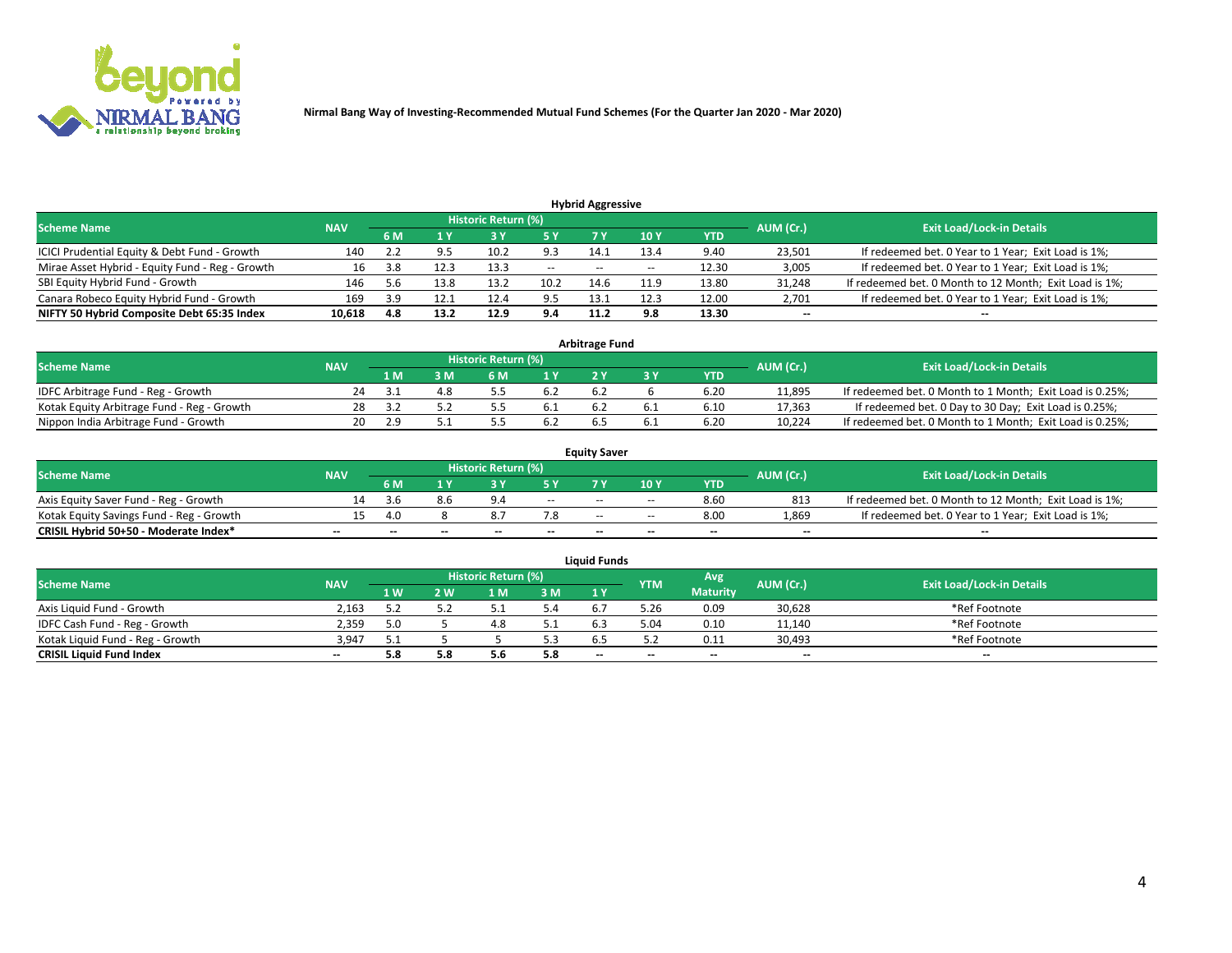

|                                               |            |      |     |                     |       | <b>Ultra Short Fund</b> |            |                 |           |                                  |
|-----------------------------------------------|------------|------|-----|---------------------|-------|-------------------------|------------|-----------------|-----------|----------------------------------|
| <b>Scheme Name</b>                            | <b>NAV</b> |      |     | Historic Return (%) |       |                         | <b>YTM</b> | Avg             | AUM (Cr.) | <b>Exit Load/Lock-in Details</b> |
|                                               |            | 1 M  | 3 M | 6 M                 | 1 Y   | <b>3Y</b>               |            | <b>Maturity</b> |           |                                  |
| IDFC Ultra Short Term Fund - Reg - Growth     |            | -4.9 |     |                     |       | $- -$                   | 5.69       | 0.47            | 4,369     | Nil                              |
| Sundaram Ultra Short Term Fund - Reg - Growth |            |      | 5.4 | -6.1                | $- -$ | --                      |            | 0.43            | 344       | Nil                              |
| L&T Ultra Short Term Fund - Growth            |            | 4.1  |     |                     | 7.6   |                         | -25        | 0.40            | 2,782     | Nil                              |
| <b>NIFTY Ultra Short Duration Debt Index</b>  | 3.997      | -5.3 | 6.7 |                     | 7.9   |                         | $\sim$     | $\sim$          | $\sim$    | $- -$                            |

| <b>Money Market Fund</b>                         |            |     |     |                     |       |    |                          |                 |           |                                  |  |  |  |
|--------------------------------------------------|------------|-----|-----|---------------------|-------|----|--------------------------|-----------------|-----------|----------------------------------|--|--|--|
| <b>Scheme Name</b>                               | <b>NAV</b> |     |     | Historic Return (%) |       |    | <b>YTM</b>               | Avg             | AUM (Cr.) | <b>Exit Load/Lock-in Details</b> |  |  |  |
|                                                  |            | 1 M | 3 M | 6 M                 | 1Y    | 3Y |                          | <b>Maturity</b> |           |                                  |  |  |  |
| Aditya Birla Sun Life Money Manager Fund - Reg - | 265        |     |     | 7.5                 | 8.1   |    | 5.53                     | 0.36            | 11,145    | Nil                              |  |  |  |
| Growth                                           |            |     |     |                     |       |    |                          |                 |           |                                  |  |  |  |
| Franklin India Savings Fund - Growth             | 36         | 4.  |     |                     | 8.5   |    | 5.52                     | 0.38            | 5,072     | Nil                              |  |  |  |
| Nippon India Money Market Fund - Growth          | 2,987      |     | 6.6 |                     | 8.1   |    | 5.43                     | 0.33            | 3,739     | Nil                              |  |  |  |
| <b>CRISIL Liquid Fund Index</b>                  | $- -$      | 5.6 | 5.8 | b.1                 | $- -$ | -- | $\overline{\phantom{a}}$ | $- -$           | $\sim$    | $- -$                            |  |  |  |

| <b>Short Term Fund</b>                          |            |     |     |                     |     |           |            |                 |           |                                  |  |  |  |  |
|-------------------------------------------------|------------|-----|-----|---------------------|-----|-----------|------------|-----------------|-----------|----------------------------------|--|--|--|--|
| <b>Scheme Name</b>                              | <b>NAV</b> |     |     | Historic Return (%) |     |           | <b>YTM</b> | Avg             | AUM (Cr.) | <b>Exit Load/Lock-in Details</b> |  |  |  |  |
|                                                 |            | 1 M | 3 M | 6 M                 | 1Y  | <b>3Y</b> |            | <b>Maturity</b> |           |                                  |  |  |  |  |
| Axis Short Term Fund - Growth                   |            |     |     | 10.2                | 9.8 |           | 6.54       | 2.40            | 3,674     | Nil                              |  |  |  |  |
| HDFC Short Term Debt Fund - Growth              | 22         |     |     | 10.3                | 9.7 |           | 6.99       | 3.04            | 9,702     | Nil                              |  |  |  |  |
| IDFC Bond Fund - Short Term Plan - Reg - Growth | 41         |     |     | 9.9                 | 9.8 |           | 6.51       | 2.12            | 11,356    | Nil                              |  |  |  |  |
| Kotak Bond Short Term Fund - Reg - Growth       |            |     | 8.3 | 9.4                 | 9.6 |           | 7.03       | 3.10            | 10,397    | Nil                              |  |  |  |  |
| L&T Short Term Bond Fund - Reg - Growth         |            |     | 8.1 | Ωſ                  | 9.3 |           | 6.35       | 2.18            | 5,025     | Nil                              |  |  |  |  |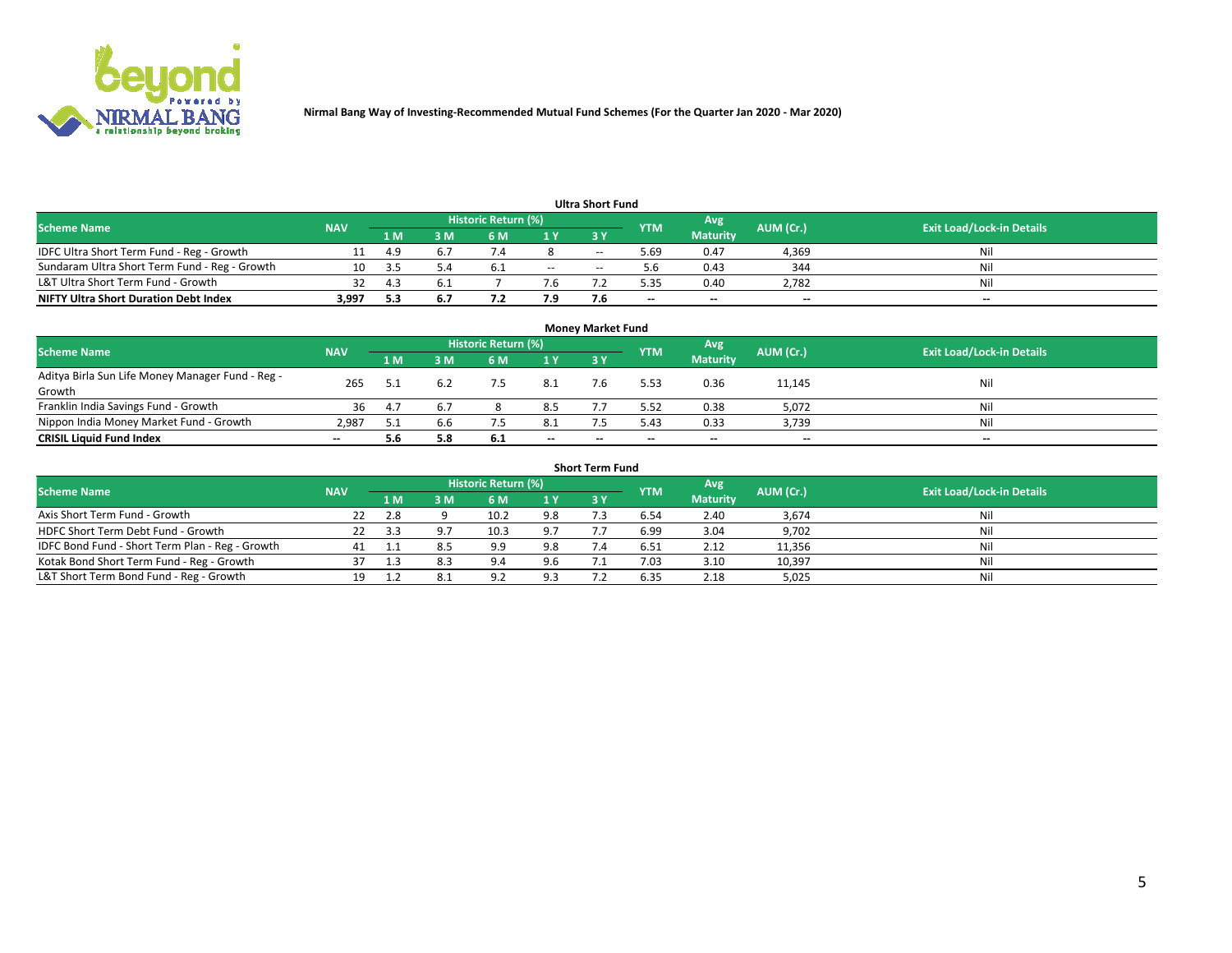

| <b>Low Duration Fund</b>                  |            |       |     |                            |      |  |            |                 |           |                                  |  |  |  |  |
|-------------------------------------------|------------|-------|-----|----------------------------|------|--|------------|-----------------|-----------|----------------------------------|--|--|--|--|
| <b>Scheme Name</b>                        | <b>NAV</b> |       |     | <b>Historic Return (%)</b> |      |  | <b>YTM</b> | Avg             | AUM (Cr.) | <b>Exit Load/Lock-in Details</b> |  |  |  |  |
|                                           |            | 1 M   | ያ M | 5 M                        | 4 V. |  |            | <b>Maturity</b> |           |                                  |  |  |  |  |
| Axis Treasury Advantage Fund - Growth     | 2.219      |       |     | 8.6                        | 8.8  |  | 5.87       | 0.85            | 4,128     | Nil                              |  |  |  |  |
| Canara Robeco Savings Fund - Reg - Growth |            |       |     |                            | 8.1  |  | 5.69       | 0.79            | 1,263     | Nil                              |  |  |  |  |
| IDFC Low Duration Fund - Reg - Growth     |            | - 4 h | 6.9 | 8.1                        | 8.3  |  | 5.81       | 0.90            | 5,204     | Nil                              |  |  |  |  |

| <b>Banking &amp; PSU Bond Funds</b>            |            |     |    |                            |      |           |                 |                 |           |                                  |  |  |  |
|------------------------------------------------|------------|-----|----|----------------------------|------|-----------|-----------------|-----------------|-----------|----------------------------------|--|--|--|
| <b>Scheme Name</b>                             | <b>NAV</b> |     |    | <b>Historic Return (%)</b> |      |           | <b>YTM</b>      | Avg             | AUM (Cr.) | <b>Exit Load/Lock-in Details</b> |  |  |  |
|                                                |            | 1 M | sм | 6 M                        | 71 Y | <b>3Y</b> |                 | <b>Maturity</b> |           |                                  |  |  |  |
| HDFC Banking and PSU Debt Fund - Reg - Growth  |            |     |    | 10.                        | 10.3 |           | $^{\prime}$ .18 | 3.08            | 4.291     | Ni                               |  |  |  |
| Kotak Banking and PSU Debt Fund - Reg - Growth | 46         | c   |    | 10.5                       | 10.9 |           | 6.97            | 3.88            | 3,553     | Ni                               |  |  |  |
| IDFC Banking & PSU Debt Fund - Reg - Growth    |            |     |    |                            | 11.2 |           | 6.67            | 3.02            | 12.187    | Ni                               |  |  |  |

| <b>Corporate Bond Funds</b>                         |            |      |          |                     |      |     |            |                 |           |                                                         |  |  |  |
|-----------------------------------------------------|------------|------|----------|---------------------|------|-----|------------|-----------------|-----------|---------------------------------------------------------|--|--|--|
| <b>Scheme Name</b>                                  | <b>NAV</b> |      |          | Historic Return (%) |      |     | <b>YTM</b> | Avg             | AUM (Cr.) | <b>Exit Load/Lock-in Details</b>                        |  |  |  |
|                                                     |            | 1 M  | <b>M</b> | 6 M                 | 1 Y  | 3 Y |            | <b>Maturity</b> |           |                                                         |  |  |  |
| ICICI Prudential Corporate Bond Fund - Reg - Growth | 20         | -4.1 |          | 9.7                 | 9.9  |     | 6.8        | 2.58            | 11,096    | Nil                                                     |  |  |  |
| L&T Triple Ace Bond Fund - Reg - Growth             |            |      | 10.1     |                     | 12.7 | b.b | 7.51       | 8.48            | 2,047     | If redeemed bet. 0 Month to 3 Month; Exit Load is 0.5%; |  |  |  |
| Kotak Corporate Bond Fund - Std - Growth            | 2.641      |      | 8.2      | 9.6                 | 9.6  |     | 6.42       | 1.58            | 3,801     | Nil                                                     |  |  |  |

| <b>Credit Risk Fund</b>                           |            |       |     |                            |     |     |            |                 |           |                                                           |  |  |
|---------------------------------------------------|------------|-------|-----|----------------------------|-----|-----|------------|-----------------|-----------|-----------------------------------------------------------|--|--|
| <b>Scheme Name</b>                                | <b>NAV</b> |       |     | <b>Historic Return (%)</b> |     |     | <b>YTM</b> | 'Avg            | AUM (Cr.) | <b>Exit Load/Lock-in Details</b>                          |  |  |
|                                                   |            | 1 M   | 3 M | 6 M                        | 1 Y | 3Y  |            | <b>Maturity</b> |           |                                                           |  |  |
| <b>ICICI Prudential Credit Risk Fund - Growth</b> |            | 4.0   |     | 10.4                       | 9.5 | 7.b | 9.2        | 2.15            | 11,707    | If redeemed bet. 0 Year to 1 Year; Exit Load is 1%;       |  |  |
| Kotak Credit Risk Fund - Reg - Growth             |            | _ 3 U | 9.8 |                            |     |     |            | 2.68            | 4,979     | If redeemed bet. 0 Year to 1 Year; Exit Load is 1%;       |  |  |
|                                                   |            |       |     |                            |     |     |            |                 |           | If redeemed bet. 0 Month to 12 Month; Exit Load is 3%; If |  |  |
| SBI Credit Risk Fund - Growth                     |            | 4.h   | 6.6 |                            |     |     | 8.66       | 2.41            | 5,109     | redeemed bet. 12 Month to 24 Month; Exit Load is 1.5%; If |  |  |
|                                                   |            |       |     |                            |     |     |            |                 |           | redeemed bet. 24 Month to 36 Month; Exit Load is 0.75%;   |  |  |